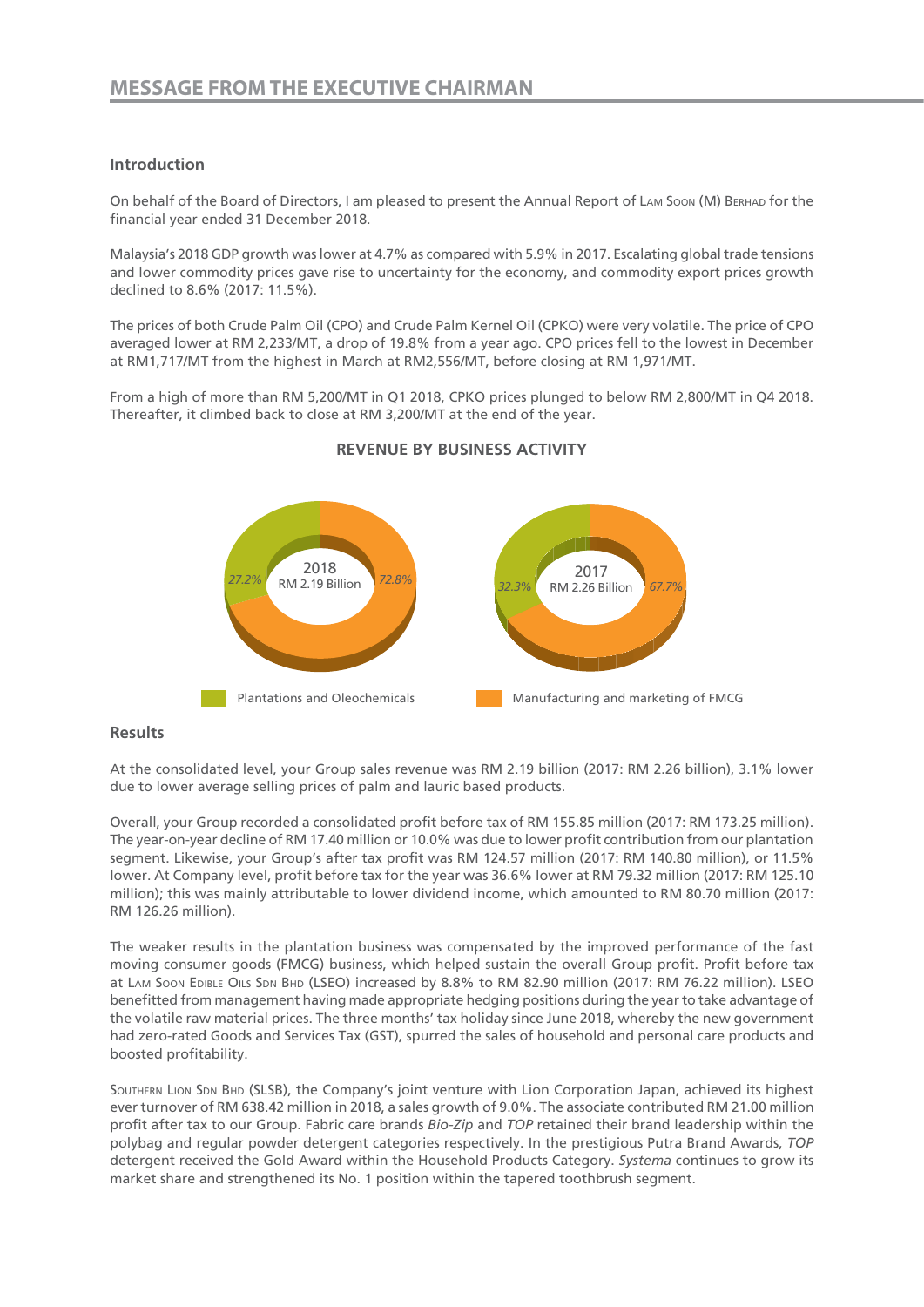# **Results (cont'd)**

Profit contribution from the plantation division on the other hand declined in tandem with lower CPO prices. LAM SOON PLANTATIONS SDN BHD (LSPSB) recorded a company level operating profit of RM 10.01 million, or half that of the preceding year. Similarly, our associate DARA-LAM Soon SDN BHD (DLSSB) achieved an operating profit of RM 23.50 million, a year-on-year decline of 43.8%.

Likewise, 2018 was a challenging year for our oleochemical business as sales volume declined. The overcapacity situation in the oleochemical industry has been exacerbated by new players adding capacities. However, PACIFIC OLEOCHEMICALS SDN BHD (POC) was able to register a higher profit contribution. The pre-tax profits of POC increased 17.2% or RM 3.37 million to RM 22.92 million (2017: RM 19.55 million).

# **Marketing**

A subdued consumer sentiment, the changes in the sales tax regime and intensified competition presented challenges to the FMCG industry in 2018. Nevertheless, LSEO managed to achieve satisfactory performance. In our core product categories, we planned our marketing and sales activities to coincide with high consumption periods. This enabled volume for our flagship *Knife* brand cooking oil to grow a hard earned 2.5%, in a mature product category.

The Malaysian consumer behaviour is evolving. The Group is accordingly investing more resources to build its 21<sup>st</sup> Century brands. Our efforts include improving visibility on the retail shelf and greater engagement with the consumer through social media. As a result, one such 21st Century brand, *Naturel* increased its market shares in both the Sunflower Oil and Olive Oil categories, further consolidating its leadership in these categories.

We were more active in the rapidly growing premium supermarkets and pharmacy chains. This helped *Antabax*  achieve the highest growth rate among the country's medicated personal wash brand. Moreover, *Antabax*  hand sanitiser grew by triple digit, based on Nielsen Retail Audit December 2018.

Collaboration with *Arla* and *Elle et Vire* has broadened our offering to include dairy products. To distribute such products effectively, the Group has invested in cold chain capabilities.

Over the years, Lam Soon has taken a long term view to brand building. Our steadfast investment has resulted in many of our brands growing from strength to strength. Amongst the most recent brand accolades and awards are the following:

| <b>Brands</b>  | <b>Awards</b>                                        |                      |
|----------------|------------------------------------------------------|----------------------|
| Knife          | 2018 Reader's Digest Trusted Brand Award (Asia)      |                      |
|                | 2018 Reader's Digest Trusted Brand Award (Platinum)  |                      |
|                | 2018 Brand Laureate Award (Most Favourite Choice)    |                      |
| <b>Naturel</b> | 2018 Reader's Digest Trusted Brand Award (Gold)      |                      |
|                | 2018 Brand Laureate Award (Most Favourite Choice)    |                      |
|                | 2018 Dapur with Love Award* (Best Soft Oil)          |                      |
|                | 2018 Dapur with Love Award* (Best Olive Oil)         | * Her World Magazine |
| Antabax        | 2018 Brand Laureate Award (Most Favourite Choice)    |                      |
|                | 2018 Watsons Most Wanted Award (Antibacterial Wipes) |                      |

# **Manufacturing**

In line with your Group's emphasis on product quality and food safety, LSEO's factory in Pasir Gudang (PSG) successfully upgraded its food safety management system (FSSC 22000) from version 3 to version 4.2. We have also carried out enhancements to quantify, identify and monitor the airborne microbes in our pathogen environmental monitoring programme thereby reducing the risk of contamination.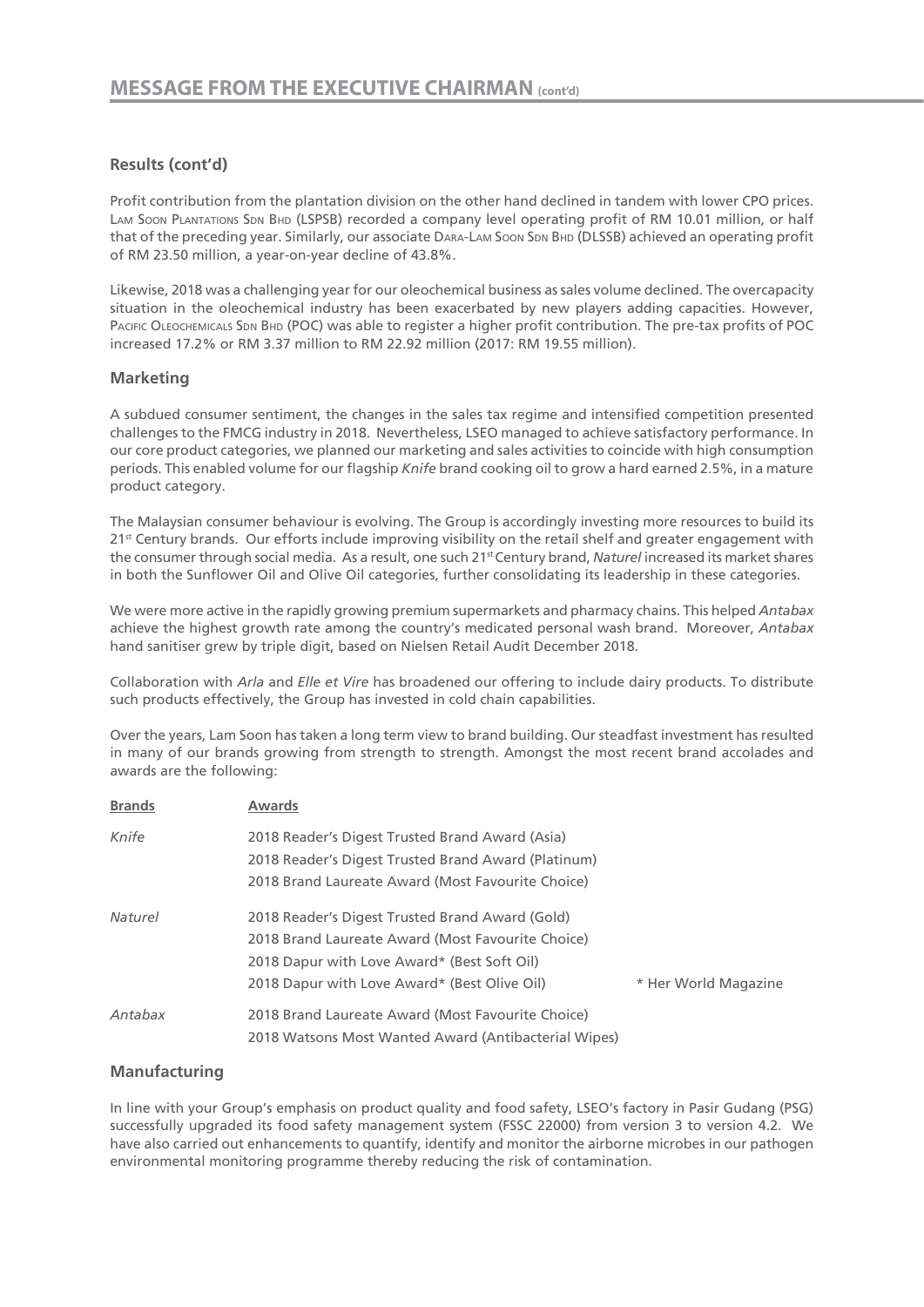# **Manufacturing (cont'd)**

Having taken steps to shut down its underutilised oil packing facility, the PSG factory is being upgraded to specialise in the production of margarine and other value added fats products. Drawing on its strong R & D team, LSEO will offer a range of high quality and cost effective new products for a range of applications.

All of LSEO's oil packing is being consolidated in its factory in Telok Panglima Garang (TPG), where we are expanding capacity to meet anticipated demand. TPG received a letter of white list recognition from Jabatan Agama Islam Selangor (JAIS) acknowledging its commitment in maintaining the halal assurance system.

In the course of the year, LSEO also successfully upgraded the ERP system with enhanced security control.

POC's oleochemical plant in Pasir Gudang is constantly upgrading its manufacturing facilities and quality management systems. In 2018, it achieved the following standards:

- From ISO 9001:2015 to ISO 9001:2017
- From ISO 14001:2004 to ISO 14001:2015
- From FSSC 22000 (Version 3) to FSSC 22000 (Version 4.1)

### **Sustainability and Community**

#### **(a) Plantations**

Both of our oil palm plantations in Lahad Datu, Sabah and in Pahang have been certified by Roundtable Sustainable Palm Oil (RSPO) Principles & Criteria. The certification comes under the Identity Preserved (IP) supply chain model. In line with your Group's commitment to running its businesses sustainably, the following group companies had completed the following projects during the year:

1) Care for the Environment: DLSSB's palm oil mill in Pahang

DLSSB has installed and commissioned a palm oil mill effluent dewatering machine. The said machine continuously de-sludges solid from the pond, whereby sludge cake is then used as organic fertiliser for the oil palm trees. This investment also indirectly reduces the biological oxygen demand of mill effluent to permissible level before discharging it from the effluent pond.

2) Workers' Welfare: LSPSB's plantation in Lahad Datu, Sabah

In 2018, LSPSB completed a primary school and kindergarten complex to house 180 of its workers' children. Such efforts are aligned with our conviction that providing access to education is the best way to equip children for a better future.

In addition, it constructed two units of semi-detached staff houses and 20 units of workers houses to replace wooden houses. A unit of "surau" has also been built for the benefit of our Muslim workers.

In 2018, a US-based NGO, International Justice Mission (IJM) with the co-operation of the Malaysian Government, visited LSPSB's plantation. The purpose of the visit was to check on ethical labour systems, labour trafficking, forced labour and labour exploitation. At the conclusion of its visit, IJM informed us that they had a positive and welcoming impression of the palm oil industry in Malaysia.

#### **(b) FMCG**

*Bio-home* was launched as an environment-friendly home care brand. After several years of patient brand building, it has earned the confidence of retail partners who have committed to promote it in dedicated "Eco Bays" or "Eco Aisles". Such initiatives have helped *Bio-home* become the No.1 Eco Home Care brand in this channel. *Bio-home* also won the Natural Health Magazine 2018 Readers' Choice Award for Best Eco Kitchen Cleaner.